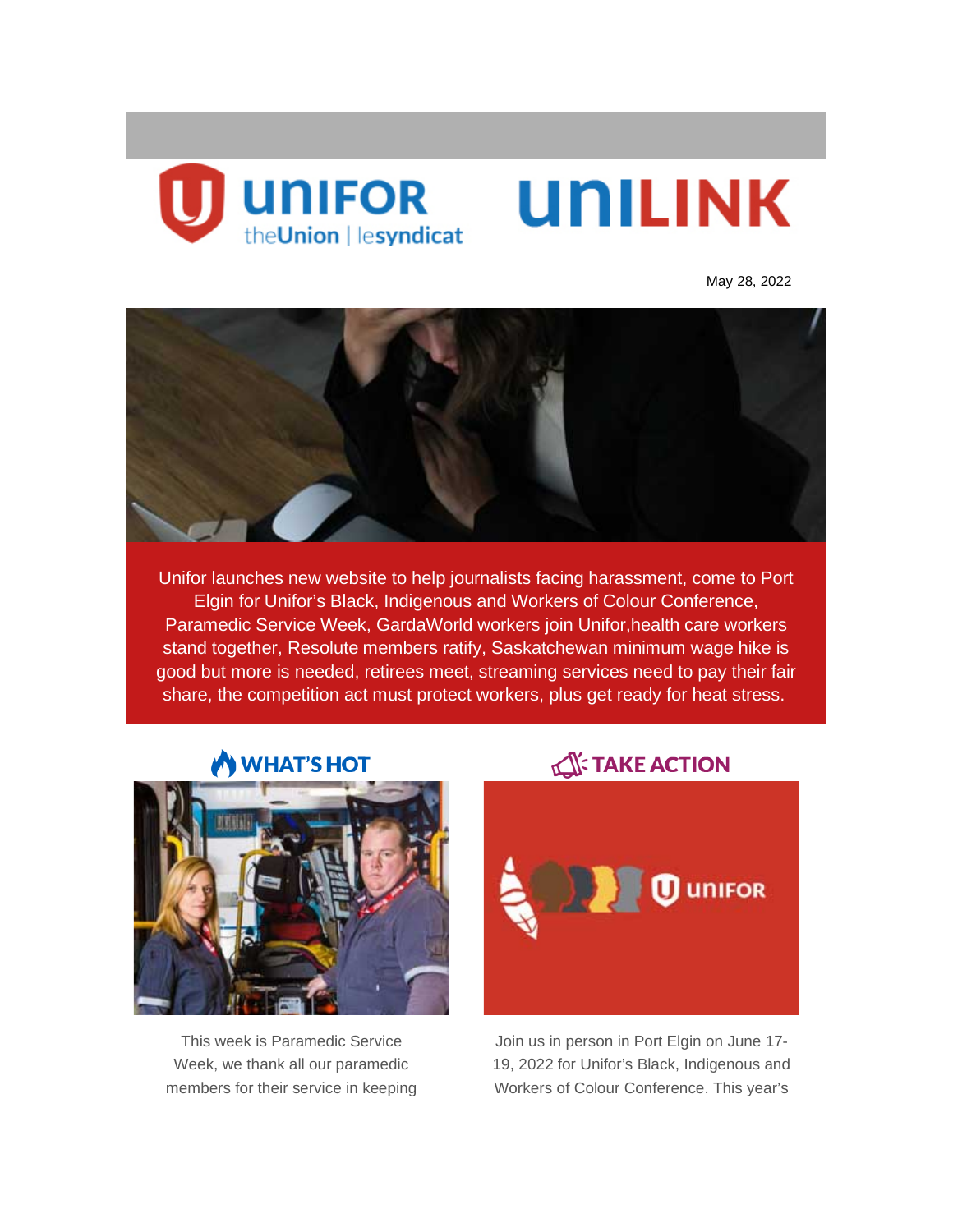us all safe.

event is themed "Radical self-care, Is an Act of Activism." There will be panel discussions and the unveiling of Unifor's racial justice work being presented at the Constitutional Convention.



#### **READ [MORE](https://www.unifor.org/news/events/unifor-black-indigenous-and-workers-colour-conference)**

# **OIN THE NEWS**



In the face of increasing harassment of journalists and media workers online, made worse by polarizing politics and the anonymity of social media, Unifor is launching a new website to help journalists and media workers get the help they need when they need it.

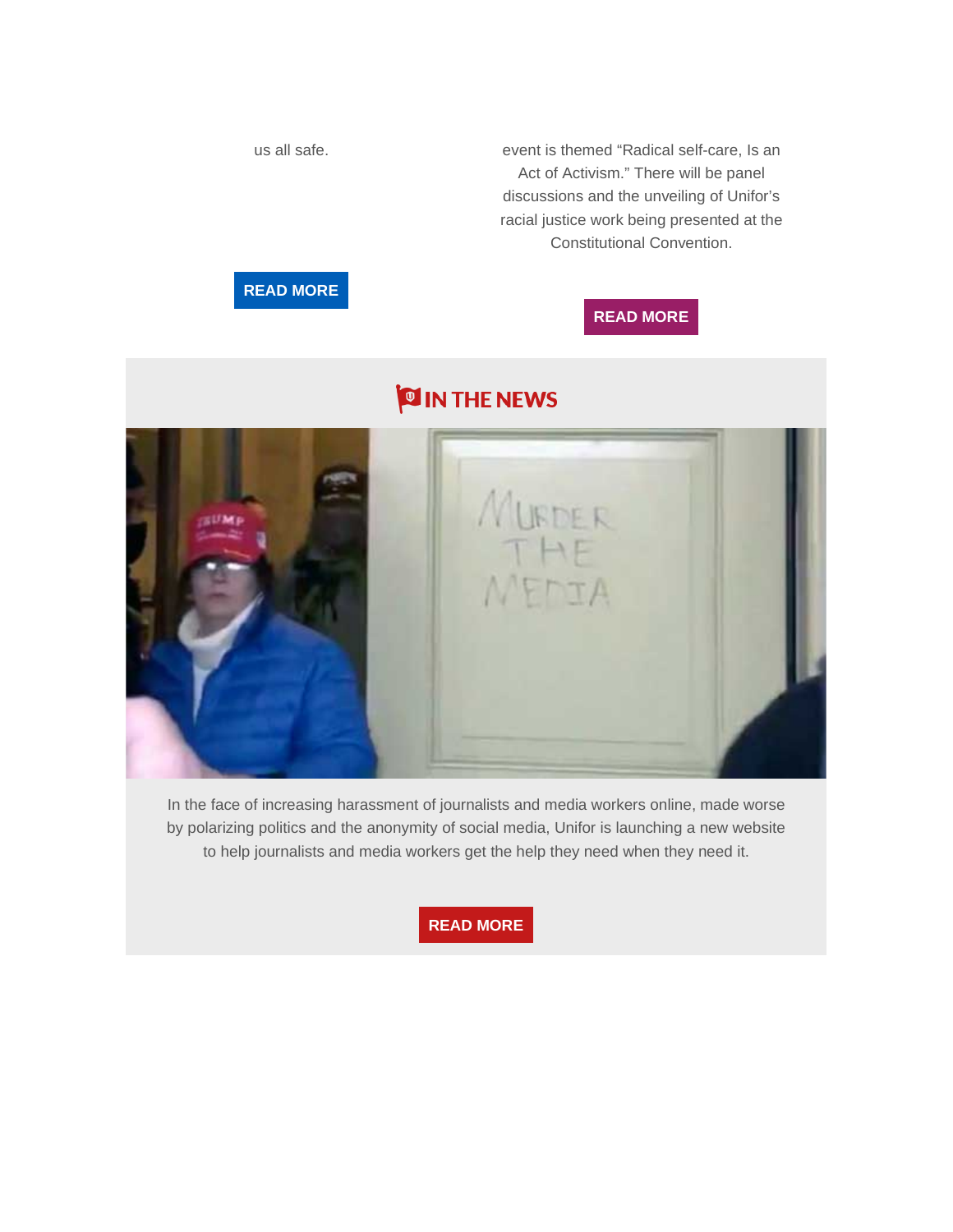

GardaWorld workers at the Calgary airport voted overwhelmingly to join Canada's largest private sector union. There are 704 new members to Unifor.



Health care unions representing more than 3,000 Health Support Unit workers in Nova Scotia file for conciliation after talks break down.

#### **READ [MORE](https://www.unifor.org/news/all-news/unifor-welcomes-gardaworld-yyc-airport-workers)**



Members ratify agreement with Resolute Forest Products, covering 700 Unifor members and setting the pattern for nearly 15,000 pulp and paper workers in Eastern Canada



Saskatchewan's minimum wage is rising to \$15 an hour. While this good news for workers in low-wage jobs, their children, their families and for businesses, \$15 is not nearly enough, Gavin McGarrigle argues in an opinion piece published in Saskatchewan newspapers.

#### **READ [MORE](https://www.unifor.org/news/all-news/unions-file-conciliation-after-talks-ns-health-and-iwk-break-down)**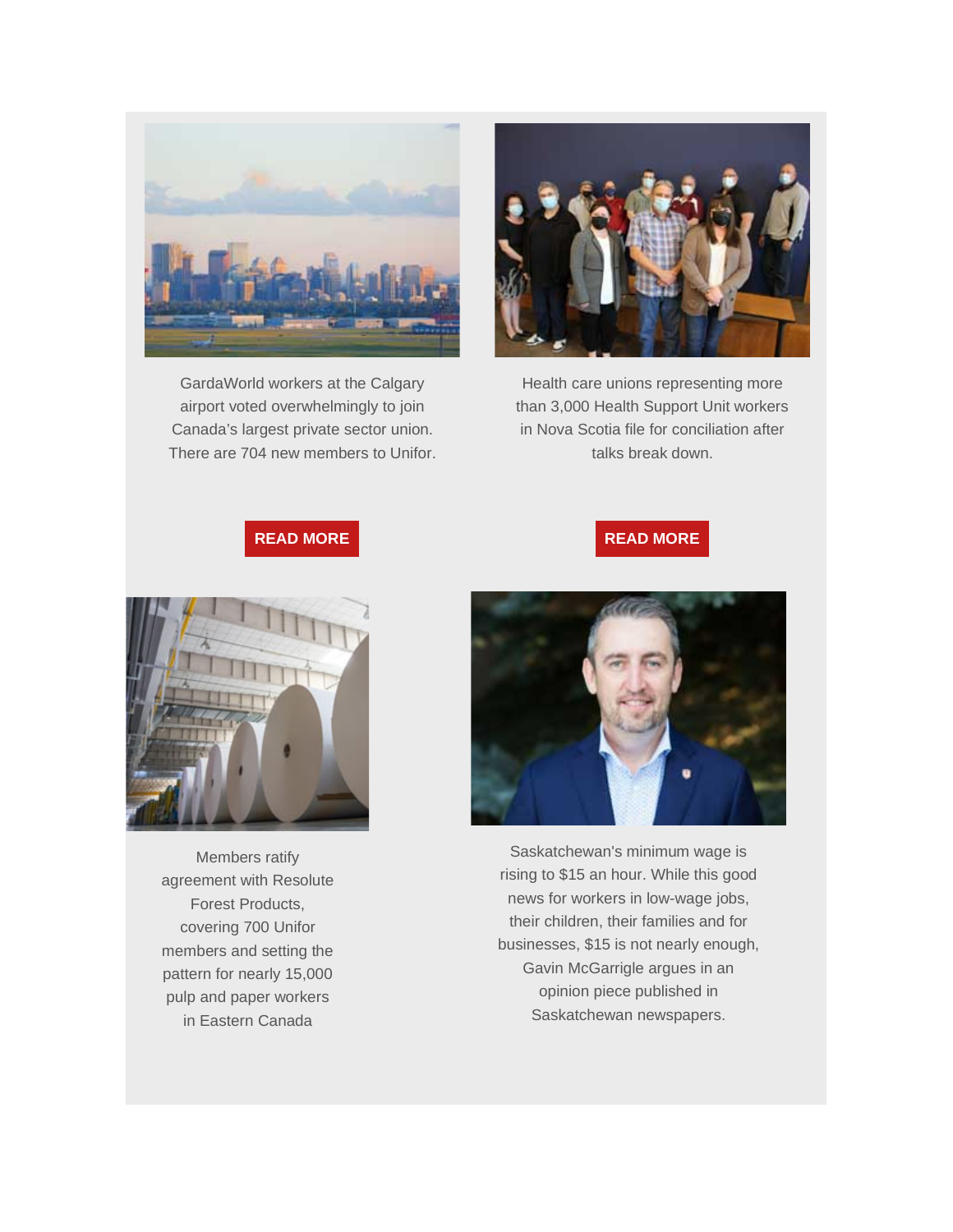#### **READ [MORE](https://www.unifor.org/news/all-news/no-matter-which-way-you-slice-it-15-bare-minimum-saskatchewans-minimum-wage)**

#### **READ [MORE](https://www.unifor.org/news/all-news/unifor-ratifies-agreement-resolute-forest-products)**



Retirees from across the Ontario came together earlier this month - their first in person meeting since 2019 – to be followed by the first in person national meeting of retirees in September.



Community has never been more important. Social media has proven to divide us, pitting neighbour against neighbour. We are more polarized than ever, but a strong Canadian Media can build community, Media Director Randy Kitt tells the Heritage Committee.

**[WATCH](https://www.facebook.com/UniforCanada/videos/306357351552182) VIDEO**

#### **READ [MORE](https://www.unifor.org/news/all-news/retirees-meet-person)**

# **E** BARGAINING UPDATES

Inadequate compensation from a profitable employer drove Unifor Local 999 members to begin a legal strike at 12:01 a.m. on May 25,